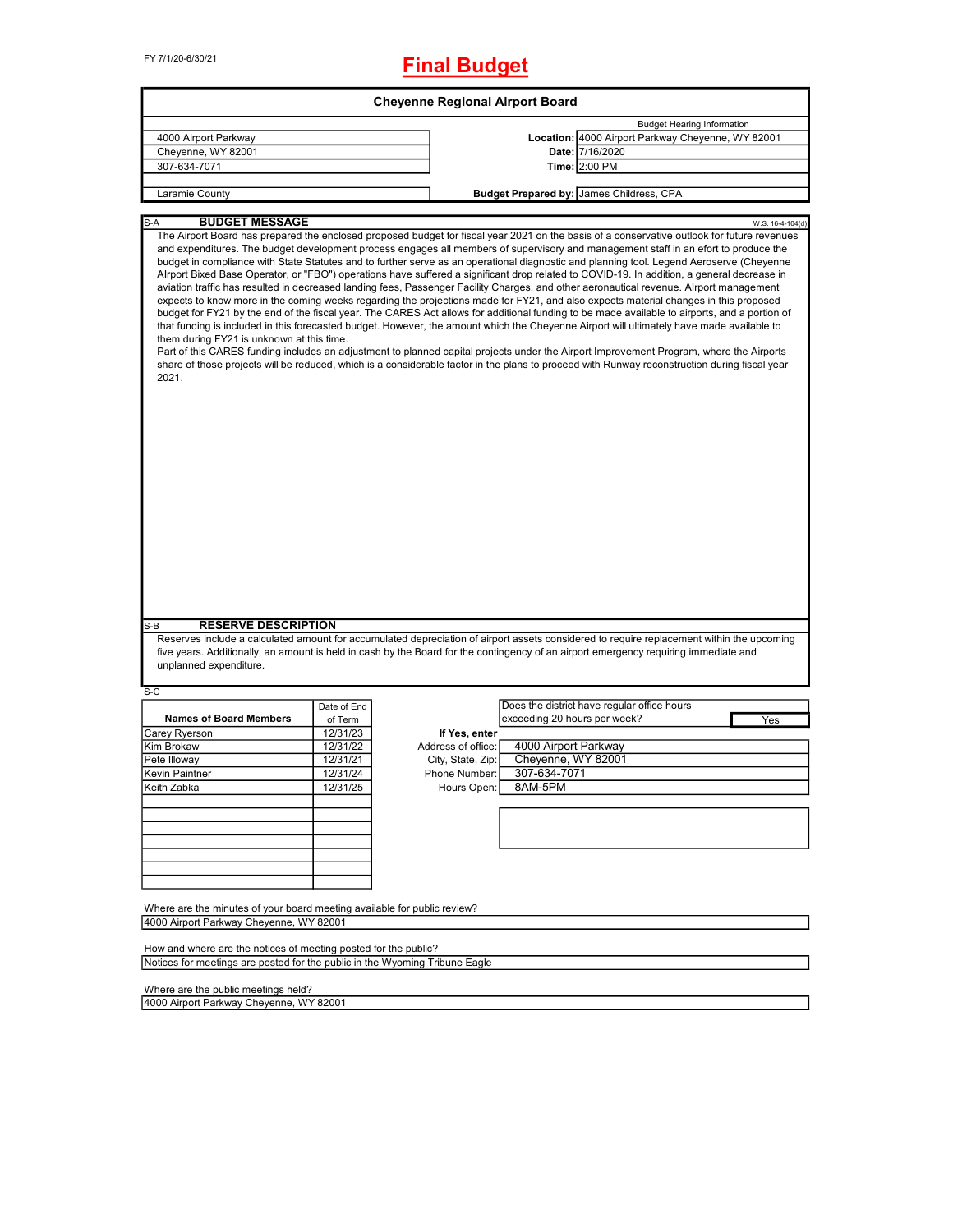#### **FINAL BUDGET SUMMARY**

|       | <b>OVERVIEW</b>                                             | 2018-2019<br>Actual | 2019-2020<br>Estimated | 2020-2021<br>Proposed | Final Approval |
|-------|-------------------------------------------------------------|---------------------|------------------------|-----------------------|----------------|
|       |                                                             |                     |                        |                       |                |
| $S-1$ | <b>Total Budgeted Expenditures</b>                          | \$6,643,141         | \$6,204,892            | \$19,391,734          | \$19,585,902   |
| $S-2$ | <b>Total Principal to Pay on Debt</b>                       | \$240.747           | \$300,686              | \$266,505             | \$266,085      |
| $S-3$ | <b>Total Change to Restricted Funds</b>                     | $-$1,302,227$       | $-$ \$233,608          | \$0 <sub>1</sub>      | \$0            |
|       |                                                             |                     |                        |                       |                |
| $S-4$ | <b>Total General Fund and Forecasted Revenues Available</b> | \$8,509,684         | \$10,061,240           | \$20,190,559          | \$20,889,369   |
|       |                                                             |                     |                        |                       |                |
| $S-5$ | Amount requested from County Commissioners                  | \$0                 | \$0 <sub>1</sub>       | \$0 <sub>1</sub>      | \$0            |
|       |                                                             |                     |                        |                       |                |
| $S-6$ | <b>Additional Funding Needed:</b>                           |                     |                        | \$0                   | \$0            |

|                   | <b>REVENUE SUMMARY</b>                       | 2018-2019   | 2019-2020   | 2020-2021    | <b>Final Approval</b>           |
|-------------------|----------------------------------------------|-------------|-------------|--------------|---------------------------------|
|                   |                                              | Actual      | Estimated   | Proposed     |                                 |
|                   |                                              |             |             |              |                                 |
| $S-7$             | <b>Operating Revenues</b>                    | \$2,617,111 | \$2,554,056 | \$1,918,176  | \$2,214,781                     |
| $S-8$             | Tax levy (From the County Treasurer)         | \$0         | \$0         | \$0          | \$0                             |
| $S-9$             | <b>Government Support</b>                    | \$0         | \$0         | \$0          | \$0                             |
| $S-10$            | Grants                                       | \$32,271    | \$1,168,384 | \$15,680,000 | \$15,680,000                    |
| $S-11$            | Other County Support (Not from Co. Treas.)   | \$0         | \$0         | \$0          | \$0                             |
| $S-12$            | <b>Miscellaneous</b>                         | \$3,397,280 | \$3,875,779 | \$1,408,618  | \$1,469,934                     |
| $S-13$            | <b>Other Forecasted Revenue</b>              | \$0         | \$0         | \$0          | \$0                             |
|                   |                                              |             |             |              |                                 |
| $S-14$            | <b>Total Revenue</b>                         | \$6,046,662 | \$7,598,219 | \$19,006,794 | \$19,364,715                    |
| FY 7/1/20-6/30/21 |                                              |             |             |              | Cheyenne Regional Airport Board |
|                   | <b>EXPENDITURE SUMMARY</b>                   | 2018-2019   | 2019-2020   | 2020-2021    | <b>Final Approval</b>           |
|                   |                                              | Actual      | Estimated   | Proposed     |                                 |
|                   |                                              |             |             |              |                                 |
| $S-15$            | Capital Outlay                               | \$282,903   | \$1,083,178 | \$16,039,000 | \$15,867,101                    |
| $S-16$            | <b>Interest and Fees On Debt</b>             | \$68,402    | \$69,396    | \$48,289     | \$48,709                        |
| $S-17$            | <b>Administration</b>                        | \$410,653   | \$438,161   | \$420,178    | \$473,342                       |
| $S-18$            | Operations                                   | \$4,077,887 | \$3,889,618 | \$2,410,812  | \$2,613,751                     |
| $S-19$            | <b>Indirect Costs</b>                        | \$501,070   | \$490,932   | \$473,454    | \$583,000                       |
| <b>S-20R</b>      | <b>Expenditures paid by Reserves</b>         | \$1,302,227 | \$233,608   | \$0          | \$0                             |
| $S-20$            | <b>Total Expenditures</b>                    | \$6,643,141 | \$6,204,892 | \$19,391,734 | \$19,585,902                    |
|                   |                                              |             |             |              |                                 |
|                   | <b>DEBT SUMMARY</b>                          | 2018-2019   | 2019-2020   | 2020-2021    |                                 |
|                   |                                              | Actual      | Estimated   | Proposed     | <b>Final Approval</b>           |
|                   |                                              |             |             |              |                                 |
| $S-21$            | <b>Principal Paid on Debt</b>                | \$240,747   | \$300,686   | \$266.505    | \$266,085                       |
|                   |                                              |             |             |              |                                 |
|                   | <b>CASH AND INVESTMENTS</b>                  | 2018-2019   | 2019-2020   | 2020-2021    | Final Approval                  |
|                   |                                              | Actual      | Estimated   | Proposed     |                                 |
|                   |                                              |             |             |              |                                 |
| $S-22$            | TOTAL GENERAL FUNDS                          | \$2,463,022 | \$2,463,022 | \$1,183,765  | \$1,524,654                     |
|                   |                                              |             |             |              |                                 |
|                   | <b>Summary of Reserve Funds</b>              |             |             |              |                                 |
| $S-23$            | <b>Beginning Balance in Reserve Accounts</b> |             |             |              |                                 |
| $S-24$            | a. Sinking and Debt Service Funds            | \$0         | \$0         | \$0          | \$0                             |
| $S-25$            | b. Reserves                                  | \$3,183,194 | \$1,880,967 | \$1,647,359  | \$1,647,359                     |
| $S-26$            | c. Bond Funds                                | \$0         | \$0         | \$0          | \$0                             |
|                   | Total Reserves (a+b+c)                       | \$3,183,194 | \$1.880.967 | \$1,647,359  | \$1,647,359                     |
| $S-27$            | Amount to be added                           |             |             |              |                                 |
| $S-28$            | a. Sinking and Debt Service Funds            | \$0         | \$0         | \$0          | \$0                             |
| $S-29$            | b. Reserves                                  | \$0         | \$0         | \$0          | \$0                             |
| $S-30$            | c. Bond Funds                                | \$0         | \$0         | \$0          | \$0                             |
|                   | Total to be added (a+b+c)                    | \$0         | \$0         | \$0          | \$0                             |
|                   |                                              |             |             |              |                                 |

S-31 **Subtotal** \$3,183,194 \$1,880,967 \$1,647,359 \$1,647,359

S-32 **Less Total to be spent** \$1,302,227 \$233,608 \$0 \$0 S-33 **TOTAL RESERVES AT END OF FISCAL YEAR** \$1,880,967 \$1,647,359 \$1,647,359 \$1,647,359

Date adopted by Special District

*End of Summary*

*Budget Officer / District Official (if not same as "Submitted by")*

Cheyenne, WY 82001

**DISTRICT ADDRESS:** 4000 Airport Parkway **PREPARED BY: James Childress, CPA** 

**DISTRICT PHONE:** 307-634-7071

1/23/19 *Form approved by Wyoming Department of Audit, Public Funds Division Prepared in compliance with the Uniform Municipal Fiscal Procedures Act (W.S. 16-4-101 through 124) as it applies.*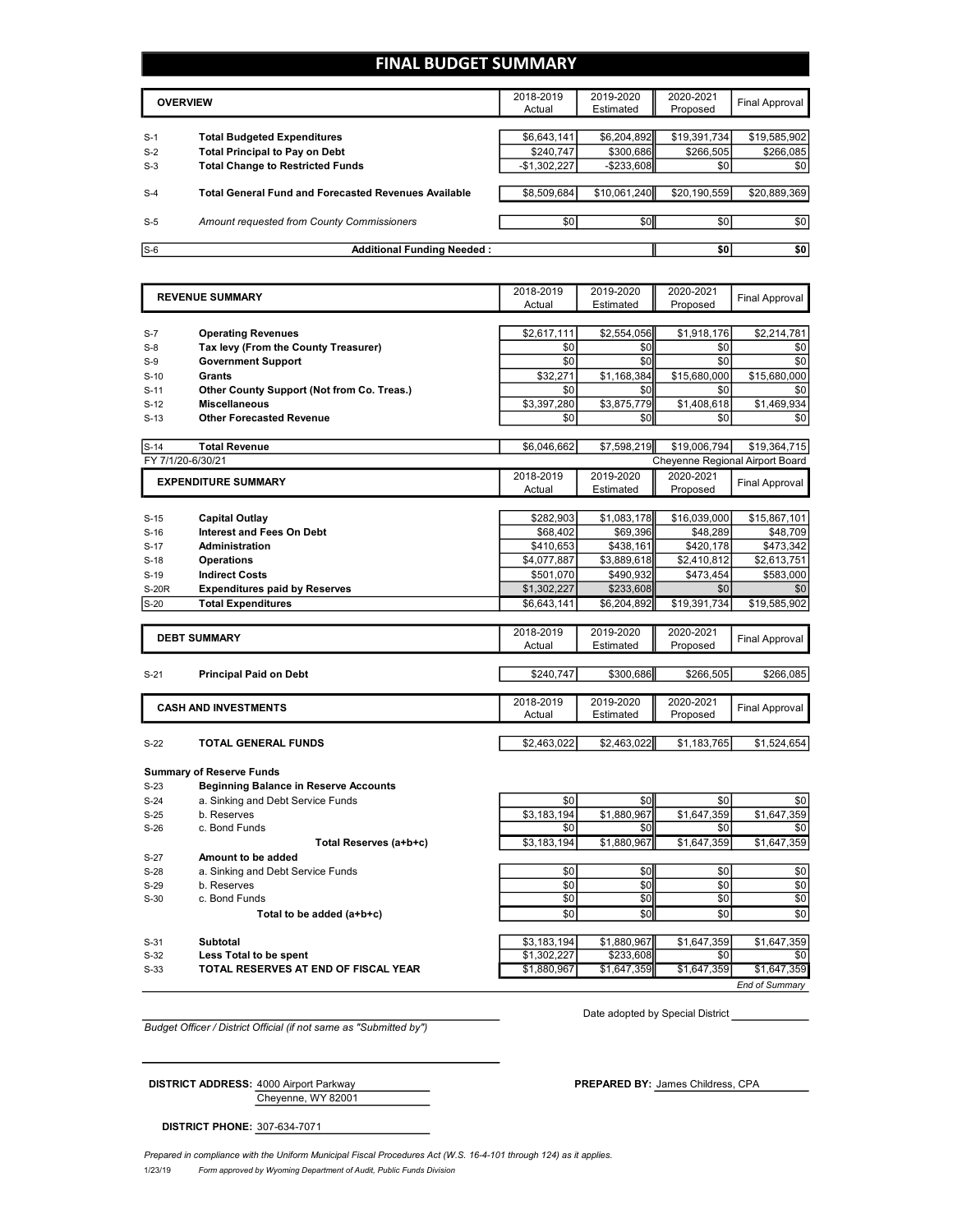## **Final Budget**

Cheyenne Regional Airport Board

**NAME OF DISTRICT/BOARD**

**FYE** 6/30/2021

|         | <b>PROPERTY TAXES AND ASSESSMENTS</b>          |                     |                        |                       |                       |
|---------|------------------------------------------------|---------------------|------------------------|-----------------------|-----------------------|
| $R-1$   | <b>Property Taxes and Assessments Received</b> | 2018-2019<br>Actual | 2019-2020<br>Estimated | 2020-2021<br>Proposed | <b>Final Approval</b> |
| $R-1.1$ | Tax Levy (From the County Treasurer)           |                     |                        |                       |                       |
| $R-1.2$ | <b>Other County Support</b>                    |                     |                        |                       |                       |
|         |                                                |                     |                        |                       |                       |
|         | <b>FORECASTED REVENUE</b>                      |                     |                        |                       |                       |
|         |                                                | 2018-2019<br>Actual | 2019-2020<br>Estimated | 2020-2021<br>Proposed | <b>Final Approval</b> |
| $R-2$   | <b>Revenues from Other Governments</b>         |                     |                        |                       |                       |
| $R-2.1$ | State Aid                                      |                     |                        |                       |                       |
| $R-2.2$ | Additional County Aid (non-treasurer)          |                     |                        |                       |                       |
| $R-2.3$ | City (or Town) Aid                             |                     |                        |                       |                       |
| $R-2.4$ | Other (Specify)                                |                     |                        |                       |                       |
| $R-2.5$ | <b>Total Government Support</b>                | \$0                 | \$0                    | \$0                   | \$0                   |
| $R-3$   | <b>Operating Revenues</b>                      |                     |                        |                       |                       |
| $R-3.1$ | <b>Customer Charges</b>                        | \$2,617,111         | \$2,310,056            | \$1,918,176           | \$2,214,781           |
| $R-3.2$ | Sales of Goods or Services                     | \$0                 | \$244,000              | \$0                   |                       |
| $R-3.3$ | <b>Other Assessments</b>                       | \$0                 | \$0                    | \$0                   |                       |
| $R-3.4$ | <b>Total Operating Revenues</b>                | \$2,617,111         | \$2,554,056            | \$1,918,176           | \$2,214,781           |
| $R-4$   | Grants                                         |                     |                        |                       |                       |
| $R-4.1$ | <b>Direct Federal Grants</b>                   | \$0                 | \$960.689              | \$15,640,000          | \$15,640,000          |
| $R-4.2$ | <b>Federal Grants thru State Agencies</b>      | \$0                 | \$0                    | \$0                   |                       |
| $R-4.3$ | <b>Grants from State Agencies</b>              | \$32,271            | $\overline{$}207,695$  | \$40,000              | \$40,000              |
| $R-4.4$ | <b>Total Grants</b>                            | \$32,271            | \$1,168,384            | \$15,680,000          | \$15,680,000          |
| $R-5$   | <b>Miscellaneous Revenue</b>                   |                     |                        |                       |                       |
| $R-5.1$ | Interest                                       | \$41,112            | \$25,309               | \$31,944              | \$31,944              |
| $R-5.2$ | Other: Specify                                 | \$13,000            | \$27,270               | \$0                   |                       |
| $R-5.3$ | Other: See Additional                          | \$3,343,168         | \$3,823,200            | \$1,376,673           | \$1,437,989           |
| $R-5.4$ | <b>Total Miscellaneous</b>                     | \$3,397,280         | \$3,875,779            | \$1,408,618           | \$1,469,934           |
| $R-5.5$ | <b>Total Forecasted Revenue</b>                | \$6.046.662         | \$7,598,219            | \$19,006,794          | \$19,364,715          |

**R-6 Other Forecasted Revenue** R-6.1 a. Other past due-as estimated by Co. Treas. \$0 \$0 \$0 R-6.2 b. Other forecasted revenue (specify):

R-6.4 \$0 \$0 \$0 R-6.5

R-6.3 \$0 \$0 \$0 R-6.6 **Total Other Forecasted Revenue (a+b)** \$0 \$0 \$0 \$0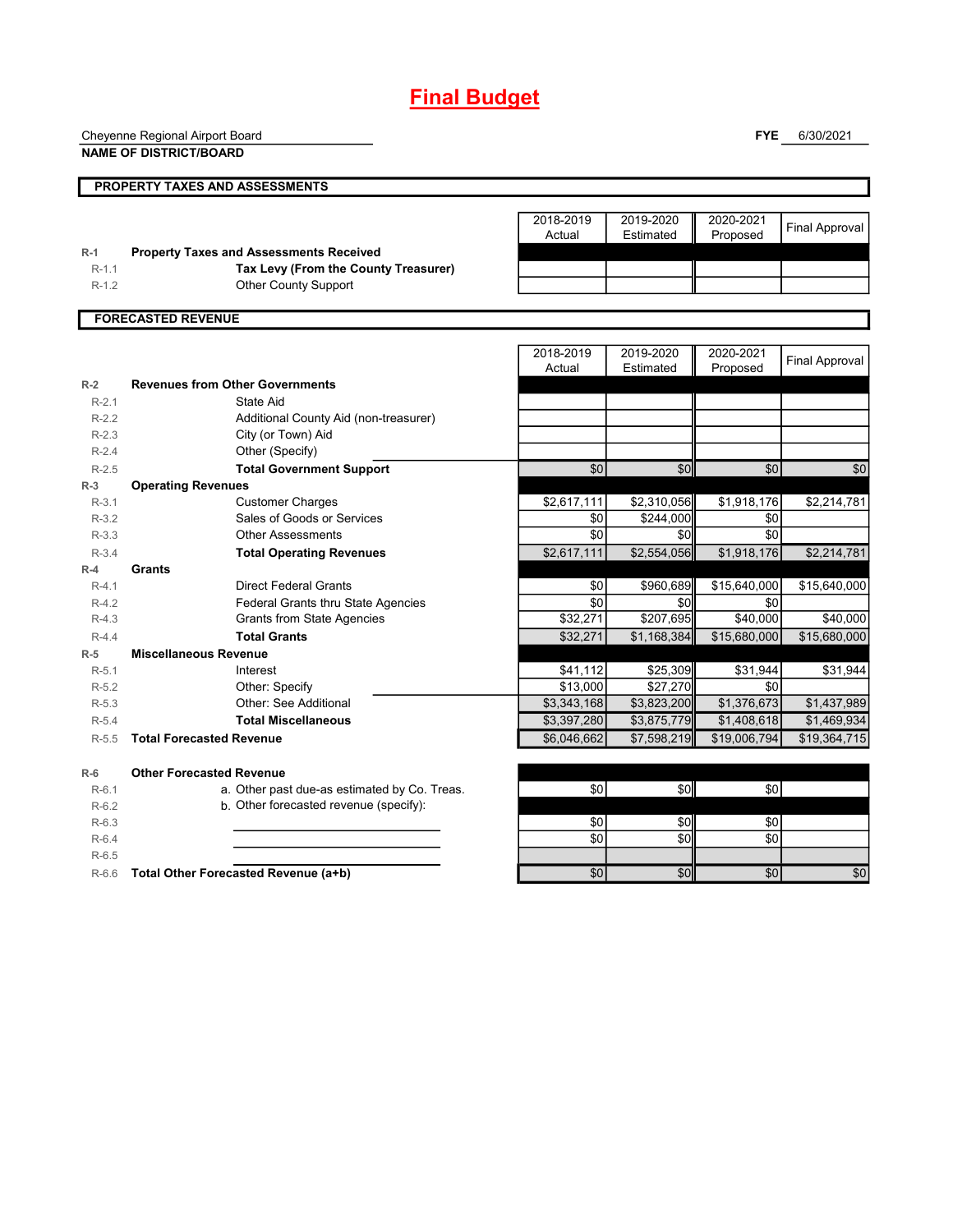|           |                             |           |             | .            |
|-----------|-----------------------------|-----------|-------------|--------------|
| $E-1$     | <b>Capital Outlay</b>       |           |             |              |
| $E-1.1$   | <b>Real Property</b>        | \$0       | <b>\$0</b>  | \$0          |
| $E-1.2$   | Vehicles                    | \$0       | \$0         | \$0          |
| $E-1.3$   | Office Equipment            | \$0       | \$0         | \$0          |
| $E - 1.4$ | Other (Specify)             |           |             |              |
| $E-1.5$   | Airport Terminal            | \$280,503 | \$233,608   | \$0          |
| $E-1.6$   |                             | \$0       | \$0I        | \$0          |
| $E-1.7$   | see additional details      | \$2,400   | \$849.570   | \$16,039,000 |
| $E-1.8$   | <b>TOTAL CAPITAL OUTLAY</b> | \$282.903 | \$1,083,178 | \$16,039,000 |

|           |                             | 2018-2019 | 2019-2020   | 2020-2021    |                |
|-----------|-----------------------------|-----------|-------------|--------------|----------------|
|           |                             | Actual    | Estimated   | Proposed     | Final Approval |
|           | <b>Capital Outlay</b>       |           |             |              |                |
| $E-1.1$   | <b>Real Property</b>        | \$0       | \$0         | \$0          |                |
| $E-1.2$   | Vehicles                    | \$0       | \$0         | \$0          |                |
| $E-1.3$   | Office Equipment            | \$0       | \$0         | \$0          |                |
| $E-1.4$   | Other (Specify)             |           |             |              |                |
| $E-1.5$   | Airport Terminal            | \$280,503 | \$233.608   | \$0          | \$44,101       |
| $E-1.6$   |                             | \$0       | \$0         | \$0          |                |
| $E - 1.7$ | see additional details      | \$2,400   | \$849,570   | \$16,039,000 | \$15,823,000   |
| $E-1.8$   | <b>TOTAL CAPITAL OUTLAY</b> | \$282,903 | \$1,083,178 | \$16,039,000 | \$15,867,101   |

#### **ADMINISTRATION BUDGET**

|           |                                      |                                 | Actual    | Estimated | Proposed  |
|-----------|--------------------------------------|---------------------------------|-----------|-----------|-----------|
| $E-2$     | <b>Personnel Services</b>            |                                 |           |           |           |
| $E - 2.1$ |                                      | Administrator                   | \$262,251 | \$241,179 | \$237,509 |
| $E-2.2$   |                                      | Secretary                       | \$0       | \$0       | \$0       |
| $E-2.3$   |                                      | Clerical                        | \$0       | \$0       | \$0       |
| $E-2.4$   |                                      | Other (Specify)                 |           |           |           |
| $E-2.5$   |                                      |                                 | \$0       | \$0       | \$0       |
| $E - 2.6$ |                                      |                                 | \$0       | \$0       | \$0       |
| $E - 2.7$ |                                      |                                 |           |           |           |
| $E-3$     | <b>Board Expenses</b>                |                                 |           |           |           |
| $E - 3.1$ |                                      | Travel                          | \$17,888  | \$4,888   | \$4,690   |
| $E - 3.2$ |                                      | Mileage                         | \$0       | \$0       | \$0       |
| $E-3.3$   |                                      | Other (Specify)                 |           |           |           |
| $E - 3.4$ |                                      |                                 | \$0       | \$0       | \$0       |
| $E-3.5$   |                                      |                                 | \$0       | \$0       | \$0       |
| $E - 3.6$ |                                      |                                 |           |           |           |
| $E-4$     | <b>Contractual Services</b>          |                                 |           |           |           |
| $E - 4.1$ |                                      | Legal                           | \$19,419  | \$8,589   | \$7,504   |
| $E-4.2$   |                                      | Accounting/Auditing             | \$70,367  | \$152,260 | \$142,500 |
| $E-4.3$   |                                      | Other (Specify)                 |           |           |           |
| $E-4.4$   |                                      |                                 | \$0       | \$0       | \$0       |
| $E-4.5$   |                                      |                                 | \$0       | \$0       | \$0       |
| $E-4.6$   |                                      |                                 |           |           |           |
| $E-5$     | <b>Other Administrative Expenses</b> |                                 |           |           |           |
| $E - 5.1$ |                                      | Office Supplies                 | \$33,030  | \$28,772  | \$27,715  |
| $E-5.2$   |                                      | Office equipment, rent & repair | \$0       | \$0       | \$0       |
| $E-5.3$   |                                      | Education                       | \$7,125   | \$0       | \$0       |
| $E-5.4$   |                                      | Registrations                   | \$0       | \$0       | \$0       |
| $E-5.5$   |                                      | Other (Specify)                 |           |           |           |
| $E - 5.6$ |                                      | <b>Legal Advertising</b>        | \$574     | \$2,472   | \$261     |
| $E - 5.7$ |                                      |                                 | \$0       | \$0       | \$0       |
| $E - 5.8$ |                                      |                                 |           |           |           |
| $E-6$     | <b>TOTAL ADMINISTRATION</b>          |                                 | \$410,653 | \$438,161 | \$420,178 |

|                          |                                      | 2018-2019 | 2019-2020 | 2020-2021 | <b>Final Approval</b> |
|--------------------------|--------------------------------------|-----------|-----------|-----------|-----------------------|
|                          |                                      | Actual    | Estimated | Proposed  |                       |
| Ż                        | <b>Personnel Services</b>            |           |           |           |                       |
| $E - 2.1$                | Administrator                        | \$262,251 | \$241,179 | \$237,509 | \$276,582             |
| $E - 2.2$                | Secretary                            | \$0       | \$0       | \$0       |                       |
| $E - 2.3$                | Clerical                             | \$0       | \$0       | \$0       |                       |
| $E - 2.4$                | Other (Specify)                      |           |           |           |                       |
| $E-2.5$                  |                                      | \$0       | \$0       | \$0       |                       |
| $E - 2.6$                |                                      | \$0       | \$0       | \$0       |                       |
| $E - 2.7$                |                                      |           |           |           |                       |
| $\overline{\phantom{0}}$ | <b>Board Expenses</b>                |           |           |           |                       |
| $E - 3.1$                | Travel                               | \$17,888  | \$4,888   | \$4,690   | \$10,000              |
| $E - 3.2$                | Mileage                              | \$0       | \$0       | \$0       |                       |
| $E - 3.3$                | Other (Specify)                      |           |           |           |                       |
| $E - 3.4$                |                                      | \$0       | \$0       | \$0       |                       |
| $E - 3.5$                |                                      | \$0       | \$0       | \$0       |                       |
| $E - 3.6$                |                                      |           |           |           |                       |
| Ļ.                       | <b>Contractual Services</b>          |           |           |           |                       |
| $E - 4.1$                | Legal                                | \$19,419  | \$8,589   | \$7,504   | \$20,000              |
| $E - 4.2$                | Accounting/Auditing                  | \$70,367  | \$152,260 | \$142,500 | \$142,500             |
| $E - 4.3$                | Other (Specify)                      |           |           |           |                       |
| $E - 4.4$                |                                      | \$0       | \$0       | \$0       |                       |
| $E-4.5$                  |                                      | \$0       | \$0       | \$0       |                       |
| $E - 4.6$                |                                      |           |           |           |                       |
| $\overline{\phantom{a}}$ | <b>Other Administrative Expenses</b> |           |           |           |                       |
| $E - 5.1$                | <b>Office Supplies</b>               | \$33,030  | \$28,772  | \$27,715  | \$23,999              |
| $E - 5.2$                | Office equipment, rent & repair      | \$0       | \$0       | \$0       |                       |
| $E - 5.3$                | Education                            | \$7,125   | \$0       | \$0       |                       |
| $E - 5.4$                | Registrations                        | \$0       | \$0       | \$0       |                       |
| $E - 5.5$                | Other (Specify)                      |           |           |           |                       |
| $E - 5.6$                | Legal Advertising                    | \$574     | \$2,472   | \$261     | \$261                 |
| $E - 5.7$                |                                      | \$0       | \$0       | \$0       |                       |
| $E - 5.8$                |                                      |           |           |           |                       |
| ŝ                        | <b>TOTAL ADMINISTRATION</b>          | \$410,653 | \$438,161 | \$420,178 | \$473,342             |
|                          |                                      |           |           |           |                       |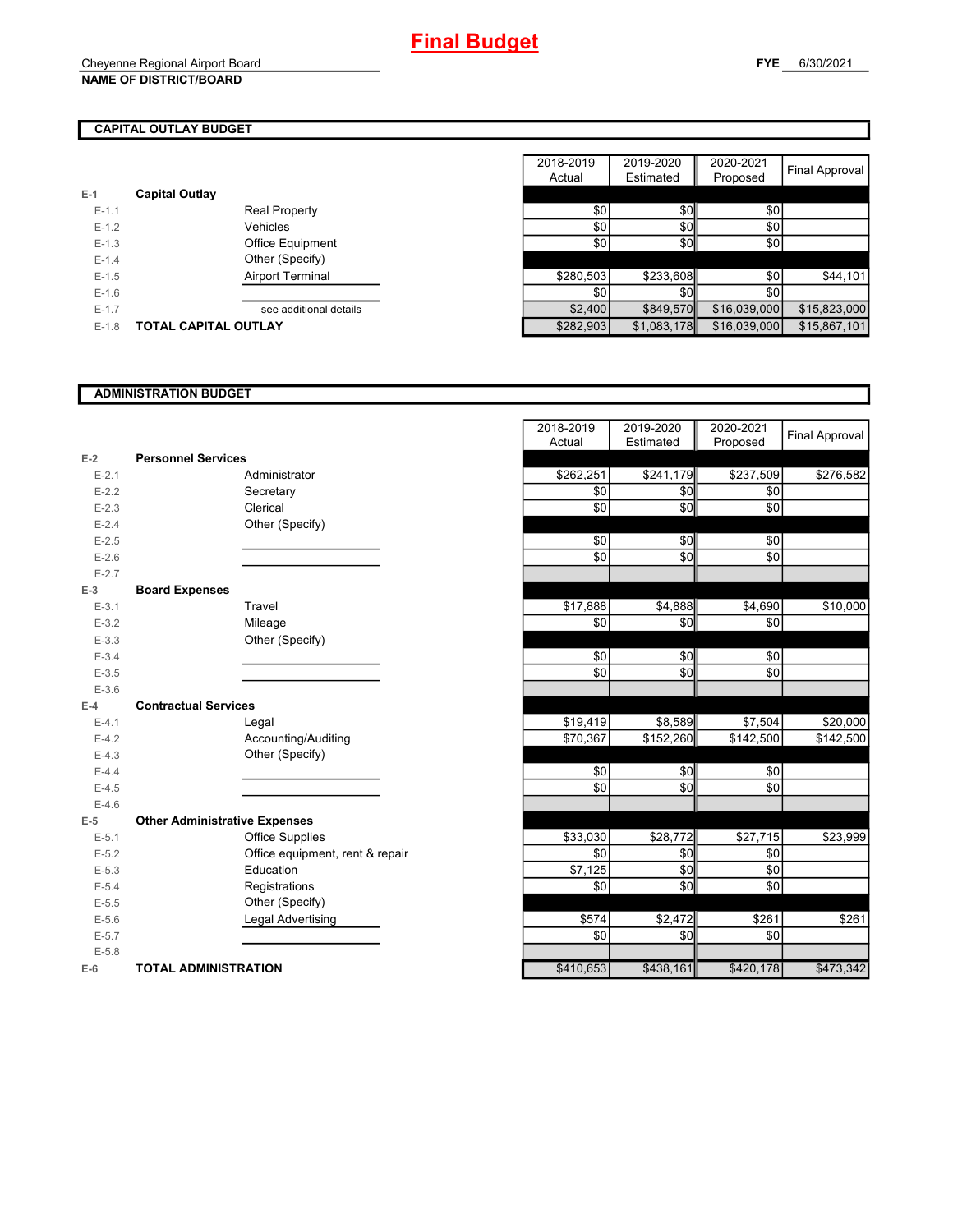#### **OPERATIONS BUDGET**

|           |                                        | nuuai       | Lournated <b>I</b> | <b>THOPOSE</b> U |
|-----------|----------------------------------------|-------------|--------------------|------------------|
| $E-7$     | <b>Personnel Services</b>              |             |                    |                  |
| $E - 7.1$ | Wages--Operations                      | \$585,675   | \$538,615          | \$530,418        |
| $E - 7.2$ | <b>Service Contracts</b>               | \$0         | \$0                | \$0              |
| $E - 7.3$ | Other (Specify)                        |             |                    |                  |
| $E - 7.4$ |                                        | \$0         | \$0                | \$0              |
| $E - 7.5$ |                                        | \$0         | \$0                | \$0              |
| $E - 7.6$ |                                        |             |                    |                  |
| $E-8$     | <b>Travel</b>                          |             |                    |                  |
| $E-8.1$   | Mileage                                | \$0         | \$0                | \$0              |
| $E-8.2$   | Other (Specify)                        |             |                    |                  |
| $E - 8.3$ | <b>Lodging and Meals</b>               | \$6,437     | \$4,718            | \$5,000          |
| $E - 8.4$ |                                        | \$0         | \$0                | \$0              |
| $E-8.5$   |                                        |             |                    |                  |
| $E-9$     | <b>Operating supplies (List)</b>       |             |                    |                  |
| $E - 9.1$ | Fuel For Sale                          | \$2,223,942 | \$2,050,325        | \$912,597        |
| $E - 9.2$ |                                        | \$0         | \$0                | \$0              |
| $E-9.3$   |                                        | \$0         | \$0                | \$0              |
| $E - 9.4$ |                                        | \$0         | \$0                | \$0              |
| $E-9.5$   |                                        |             |                    |                  |
| $E-10$    | <b>Program Services (List)</b>         |             |                    |                  |
| $E-10.1$  | Airport Repairs and Maint              | \$75,959    | \$114,617          | \$82,606         |
| $E-10.2$  |                                        | \$0         | \$0                | \$0              |
| $E-10.3$  |                                        | \$0         | \$0                | \$0              |
| $E-10.4$  |                                        | \$0         | \$0                | \$0              |
| $E-10.5$  |                                        |             |                    |                  |
| $E-11$    | <b>Contractual Arrangements (List)</b> |             |                    |                  |
| $E-11.1$  | <b>Custodial Services</b>              | \$112,716   | \$126,204          | \$120,683        |
| $E-11.2$  | Lawn and Snow                          | \$25,678    | \$42,319           | \$27,883         |
| $E-11.3$  |                                        | \$0         | \$0                | \$0              |
| $E-11.4$  |                                        | \$0         | \$0                | \$0              |
| $E-11.5$  |                                        |             |                    |                  |
| $E-12$    | <b>Other operations (Specify)</b>      |             |                    |                  |
| $E-12.1$  | <b>Utilities</b>                       | \$396,767   | \$422,471          | \$417,137        |
| $E-12.2$  |                                        | \$0         | \$0                | \$0              |
| $E-12.3$  |                                        | \$0         | \$0                | \$0              |
| $E-12.4$  |                                        | \$0         | \$0                | \$0              |
| $E-12.5$  | see additional details                 | \$650,712   | \$590,350          | \$314,489        |
| $E-13$    | <b>TOTAL OPERATIONS</b>                | \$4,077,887 | \$3,889,618        | \$2,410,812      |

|                  |                                                   | 2018-2019<br>2019-2020<br>2020-2021                   | <b>Final Approval</b> |
|------------------|---------------------------------------------------|-------------------------------------------------------|-----------------------|
|                  |                                                   | Estimated<br>Proposed<br>Actual                       |                       |
| $\overline{7}$   | <b>Personnel Services</b>                         |                                                       |                       |
| $E - 7.1$        | Wages--Operations                                 | \$585,675<br>\$538,615<br>\$530,418                   | \$617,678             |
| $E - 7.2$        | <b>Service Contracts</b>                          | \$0<br>\$0<br>\$0                                     |                       |
| $E - 7.3$        | Other (Specify)                                   |                                                       |                       |
| $E - 7.4$        |                                                   | \$0<br>\$0<br>\$0                                     |                       |
| $E - 7.5$        |                                                   | \$0<br>\$0<br>\$0                                     |                       |
| $E - 7.6$        |                                                   |                                                       |                       |
| 8                | <b>Travel</b>                                     |                                                       |                       |
| $E-8.1$          | Mileage                                           | \$0<br>\$0<br>\$0                                     |                       |
| $E-8.2$          | Other (Specify)                                   |                                                       |                       |
| $E-8.3$          | Lodging and Meals                                 | \$6,437<br>\$4,718<br>\$5,000                         | \$6,500               |
| $E - 8.4$        |                                                   | \$0<br>\$0<br>\$0                                     |                       |
| $E-8.5$          |                                                   |                                                       |                       |
| 9                | <b>Operating supplies (List)</b><br>Fuel For Sale | \$2,223,942<br>\$2,050,325<br>\$912,597               | \$990,231             |
| $E-9.1$          |                                                   |                                                       |                       |
| $E-9.2$          |                                                   | \$0<br>\$0<br>\$0<br>\$0<br>\$0<br>\$0                |                       |
| $E-9.3$          |                                                   | \$0<br>\$0<br>\$0                                     |                       |
| $E-9.4$          |                                                   |                                                       |                       |
| $E-9.5$<br>$-10$ | <b>Program Services (List)</b>                    |                                                       |                       |
| $E-10.1$         | Airport Repairs and Maint                         | \$75,959<br>\$114,617<br>\$82,606                     | \$84,534              |
| $E-10.2$         |                                                   | \$0<br>\$0<br>\$0                                     |                       |
| $E-10.3$         |                                                   | \$0<br>\$0<br>\$0                                     |                       |
| $E-10.4$         |                                                   | \$0<br>\$0<br>\$0                                     |                       |
| $E-10.5$         |                                                   |                                                       |                       |
| -11              | <b>Contractual Arrangements (List)</b>            |                                                       |                       |
| $E-11.1$         | <b>Custodial Services</b>                         | \$112,716<br>\$126,204<br>\$120,683                   | \$114,210             |
| $E-11.2$         | Lawn and Snow                                     | \$25,678<br>\$42,319<br>\$27,883                      | \$32,306              |
| $E-11.3$         |                                                   | \$0<br>\$0<br>\$0                                     |                       |
| $E-11.4$         |                                                   | \$0<br>\$0<br>\$0                                     |                       |
| $E-11.5$         |                                                   |                                                       |                       |
| 12               | <b>Other operations (Specify)</b>                 |                                                       |                       |
| $E-12.1$         | <b>Utilities</b>                                  | \$396,767<br>\$422,471<br>\$417,137                   | \$471,841             |
| $E-12.2$         |                                                   | \$0<br>\$0<br>\$0                                     |                       |
| $E-12.3$         |                                                   | \$0<br>\$0<br>\$0                                     |                       |
| $E-12.4$         |                                                   | \$0<br>\$0<br>\$0                                     |                       |
| $E-12.5$         | see additional details                            | \$590,350<br>\$650,712<br>\$314,489                   | \$296,451             |
| $-13$            | <b>TOTAL OPERATIONS</b>                           | \$4,077,887<br>\$3,889,618<br>$\overline{$2,410,812}$ | \$2,613,751           |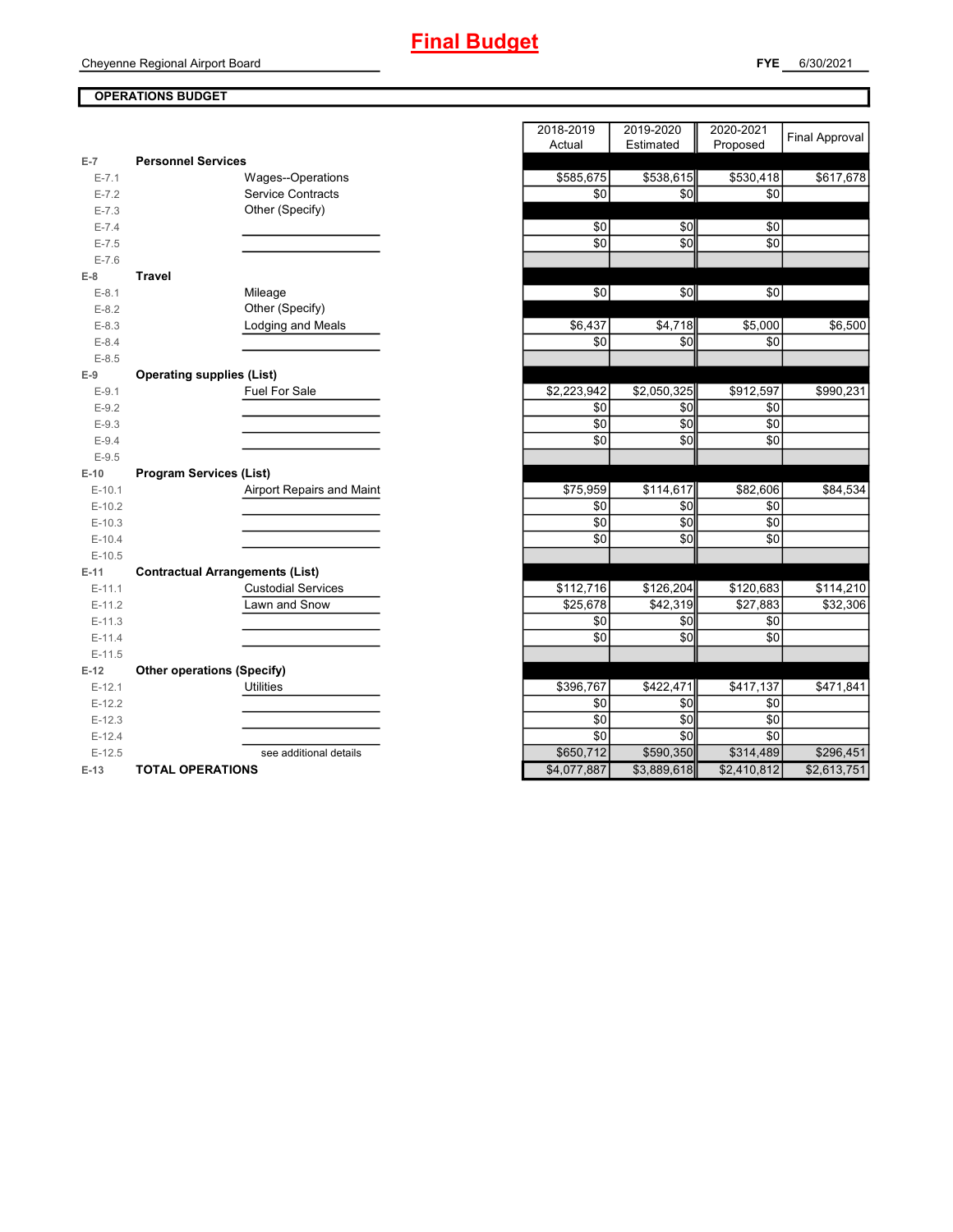#### **INDIRECT COSTS BUDGET**

|          |                             |                              | 2018-2019<br>Actual | 2019-2020<br>Estimated | 2020-2021<br>Proposed | <b>Final Approval</b> |
|----------|-----------------------------|------------------------------|---------------------|------------------------|-----------------------|-----------------------|
| $E-14$   | Insurance                   |                              |                     |                        |                       |                       |
| $E-14.1$ |                             | Liability                    | \$25,603            | \$15,334               | \$1,195               | \$30,904              |
| $E-14.2$ |                             | Buildings and vehicles       | \$94,111            | \$124,884              | \$126,883             | \$149,901             |
| $E-14.3$ |                             | Equipment                    | \$0                 | \$0                    | \$0                   |                       |
| $E-14.4$ |                             | Other (Specify)              |                     |                        |                       |                       |
| $E-14.5$ |                             |                              | \$0                 | \$0                    | \$0                   |                       |
| $E-14.6$ |                             |                              | \$0                 | \$0                    | \$0                   |                       |
| $E-14.7$ |                             |                              |                     |                        |                       |                       |
| $E-15$   | Indirect payroll costs:     |                              |                     |                        |                       |                       |
| $E-15.1$ |                             | FICA (Social Security) taxes | \$63,997            | \$58,854               | \$57,959              | \$67,494              |
| $E-15.2$ |                             | <b>Workers Compensation</b>  | \$10,218            | \$9,397                | \$9,254               | \$10,776              |
| $E-15.3$ |                             | <b>Unemployment Taxes</b>    | \$0                 | \$0                    | \$0                   |                       |
| $E-15.4$ |                             | Retirement                   | \$144,147           | \$132,565              | \$130,548             | \$152,024             |
| $E-15.5$ |                             | <b>Health Insurance</b>      | \$162,994           | \$149,897              | \$147,616             | \$171,900             |
| $E-15.6$ |                             | Other (Specify)              | \$0                 | \$0                    | \$0                   |                       |
| $E-15.7$ |                             |                              | \$0                 | \$0                    | \$0                   |                       |
| $E-15.8$ |                             |                              | \$0                 | \$0                    | \$0                   |                       |
| $E-15.9$ |                             |                              |                     |                        |                       |                       |
| $E-17$   | <b>TOTAL INDIRECT COSTS</b> |                              | \$501,070           | \$490,932              | \$473,454             | \$583,000             |

#### **DEBT SERVICE BUDGET**

|         |                           | 2018-2019 | 2019-2020   | 2020-2021 | Final Approval |
|---------|---------------------------|-----------|-------------|-----------|----------------|
|         |                           | Actual    | Estimated   | Proposed  |                |
| $D-1$   | <b>Debt Service</b>       |           |             |           |                |
| $D-1.1$ | Principal                 | \$240.747 | \$300.686   | \$266.505 | \$266.085      |
| $D-1.2$ | Interest                  | \$68,402  | \$69,396    | \$48,289  | \$48,709       |
| $D-1.3$ | Fees                      | \$0       | <b>\$01</b> | \$0       |                |
| $D-2$   | <b>TOTAL DEBT SERVICE</b> | \$309,149 | \$370,082   | \$314,794 | \$314.794      |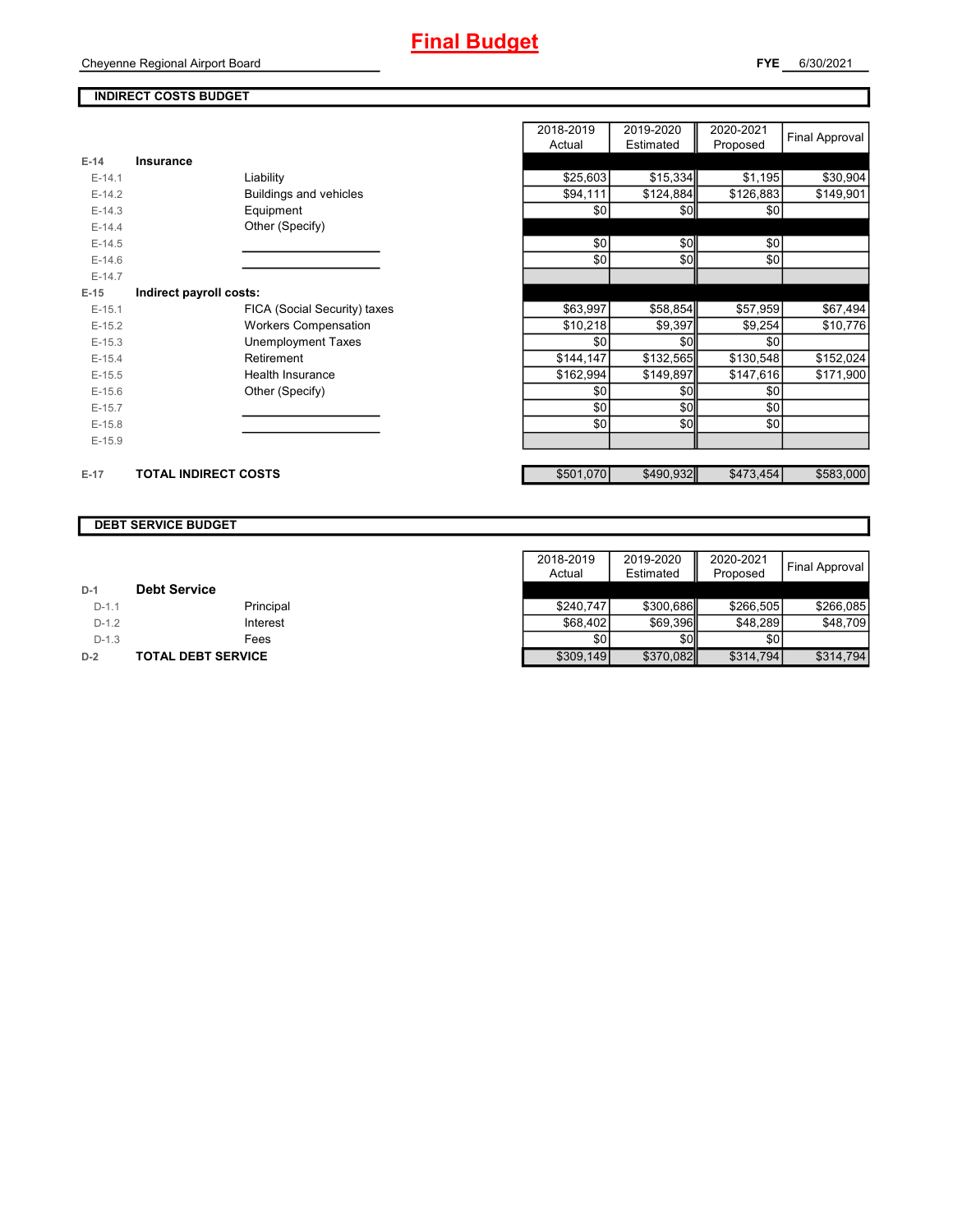#### Cheyenne Regional Airport Board **NAME OF DISTRICT/BOARD**

 $C-2.1$ 

|         |                                                     | End of Year | Beginning   | Beginning   |                |
|---------|-----------------------------------------------------|-------------|-------------|-------------|----------------|
|         |                                                     | 2018-2019   | 2019-2020   | 2020-2021   |                |
| $C-1$   | <b>Balances at Beginning of Fiscal Year</b>         | Actual      | Estimated   | Proposed    | Final Approval |
| $C-1.1$ | General Fund Checking Account Balance               | \$387,889   | \$387,889   | \$1,183,765 | \$428,320      |
| $C-1.2$ | Savings and Investments Account Balance             | \$1,048,007 | \$1,048,007 | \$0         | \$1,096,334    |
| $C-1.3$ | General Fund CD Balance                             | \$1,027,125 | \$1,027,125 |             |                |
| $C-1.4$ | All Other Funds                                     |             | \$0         |             |                |
| $C-1.5$ | Reserves (From Below)                               | \$1,880,967 | \$1,880,967 | \$1,647,359 | \$1,647,359    |
| $C-1.6$ | <b>Total Estimated Cash and Investments on Hand</b> | \$4,343,989 | \$4,343,989 | \$2,831,124 | \$3,172,013    |
| $C-2$   | <b>General Fund Reductions:</b>                     |             |             |             |                |
| $C-2.1$ | a. Unpaid bills at FYE                              |             |             |             |                |

| a. Unpaid bills at FYE        |
|-------------------------------|
| b. Reserves                   |
| <b>Total Deductions (a+b)</b> |

| $C-2.1$ | a. Unpaid bills at FYE                          |             |             |             |             |
|---------|-------------------------------------------------|-------------|-------------|-------------|-------------|
| $C-2.2$ | b. Reserves                                     | \$1,880,967 | \$1.647.359 | \$1.647.359 | \$1,647,359 |
| $C-2.3$ | Total Deductions (a+b)                          | \$1,880,967 | \$1,647,359 | \$1.647.359 | \$1,647,359 |
| $C-2.4$ | <b>Estimated Non-Restricted Funds Available</b> | \$2,463,022 | \$2,696,630 | \$1.183.765 | \$1,524,654 |

#### **SINKING & DEBT SERVICE FUNDS**

| $C-3$    |                                                             | 2018-2019<br>Actual | 2019-2020<br>Estimated | 2020-2021<br>Proposed | Final Approval |
|----------|-------------------------------------------------------------|---------------------|------------------------|-----------------------|----------------|
| $C-3.1$  | Beginning Balance in Reserve Account (end of previous year) |                     | \$0                    | \$0                   |                |
| $C-3.2$  | Date of Reserve Approval in Minutes:                        |                     |                        |                       |                |
| $C-3.3$  | Amount to be added to the reserve                           |                     |                        |                       |                |
| $C-3.4$  | Date of Reserve Approval in Minutes:                        |                     |                        |                       |                |
| $C-3.5$  | SUB-TOTAL                                                   | \$0                 | \$0                    | \$0                   | \$0            |
| $C-3.6$  | Identify the amount and project to be spent                 |                     |                        |                       |                |
| $C-3.7$  | a.                                                          |                     |                        |                       |                |
| $C-3.8$  | b.                                                          |                     |                        |                       |                |
| $C-3.9$  | C.                                                          |                     |                        |                       |                |
| $C-3.10$ | Date of Reserve Approval in Minutes:                        |                     |                        |                       |                |
| $C-3.11$ | TOTAL CAPITAL OUTLAY (a+b+c)                                | \$0                 | \$0                    | \$0                   | \$0            |
| $C-3.12$ | Balance to be retained                                      | \$0                 | \$0                    | \$0                   | \$0            |
|          |                                                             |                     |                        |                       |                |

#### **RESERVES**

|          |                                                             | 2018-2019   | 2019-2020   | 2020-2021   | Final Approval |
|----------|-------------------------------------------------------------|-------------|-------------|-------------|----------------|
| $C-4$    |                                                             | Actual      | Estimated   | Proposed    |                |
| $C-4.1$  | Beginning Balance in Reserve Account (end of previous year) | \$3,183,194 | \$1,880,967 | \$1,647,359 | \$1,647,359    |
| $C-4.2$  | Date of Reserve Approval in Minutes:                        |             |             |             |                |
| $C-4.3$  | Amount to be added to the reserve                           |             |             |             |                |
| $C-4.4$  | Date of Reserve Approval in Minutes:                        |             |             |             |                |
| $C-4.5$  | SUB-TOTAL                                                   | \$3,183,194 | \$1,880,967 | \$1,647,359 | \$1,647,359    |
| $C-4.6$  | Identify the amount and project to be spent                 |             |             |             |                |
| $C-4.7$  | a. Terminal Construction                                    | \$1,302,227 | \$233,608   |             |                |
| $C-4.8$  |                                                             |             |             |             |                |
| $C-4.9$  |                                                             |             |             |             |                |
| $C-4.10$ | Date of Reserve Approval in Minutes:                        |             |             |             |                |
| $C-4.11$ | TOTAL OTHER RESERVE OUTLAY (a+b+c)                          | \$1,302,227 | \$233,608   | \$0         | \$0            |
| $C-4.12$ | Balance to be retained                                      | \$1,880,967 | \$1,647,359 | \$1,647,359 | \$1,647,359    |
|          |                                                             |             |             |             |                |

### **BOND FUNDS**

|         |                                                             | 2018-2019        | 2019-2020 | 2020-2021 | Final Approval |
|---------|-------------------------------------------------------------|------------------|-----------|-----------|----------------|
| $C-5$   |                                                             | Actual           | Estimated | Proposed  |                |
| $C-5.1$ | Beginning Balance in Reserve Account (end of previous year) |                  | \$0       | \$0       |                |
| $C-5.2$ | Date of Reserve Approval in Minutes:                        |                  |           |           |                |
| $C-5.3$ | Amount to be added to the reserve                           |                  |           |           |                |
| $C-5.4$ | Date of Reserve Approval in Minutes:                        |                  |           |           |                |
| $C-5.5$ | SUB-TOTAL                                                   | \$0              | \$0       | \$0       | \$0            |
| $C-5.6$ | Identify the amount and project to be spent                 |                  |           |           |                |
| $C-5.7$ | Date of Reserve Approval in Minutes:                        |                  |           |           |                |
| $C-5.8$ | Balance to be retained                                      | \$0 <sub>1</sub> | \$0       | \$0       | \$0            |
|         |                                                             |                  |           |           |                |
| $C-5.9$ | TOTAL TO BE SPENT                                           | \$1,302,227      | \$233,608 | \$0       | \$0            |